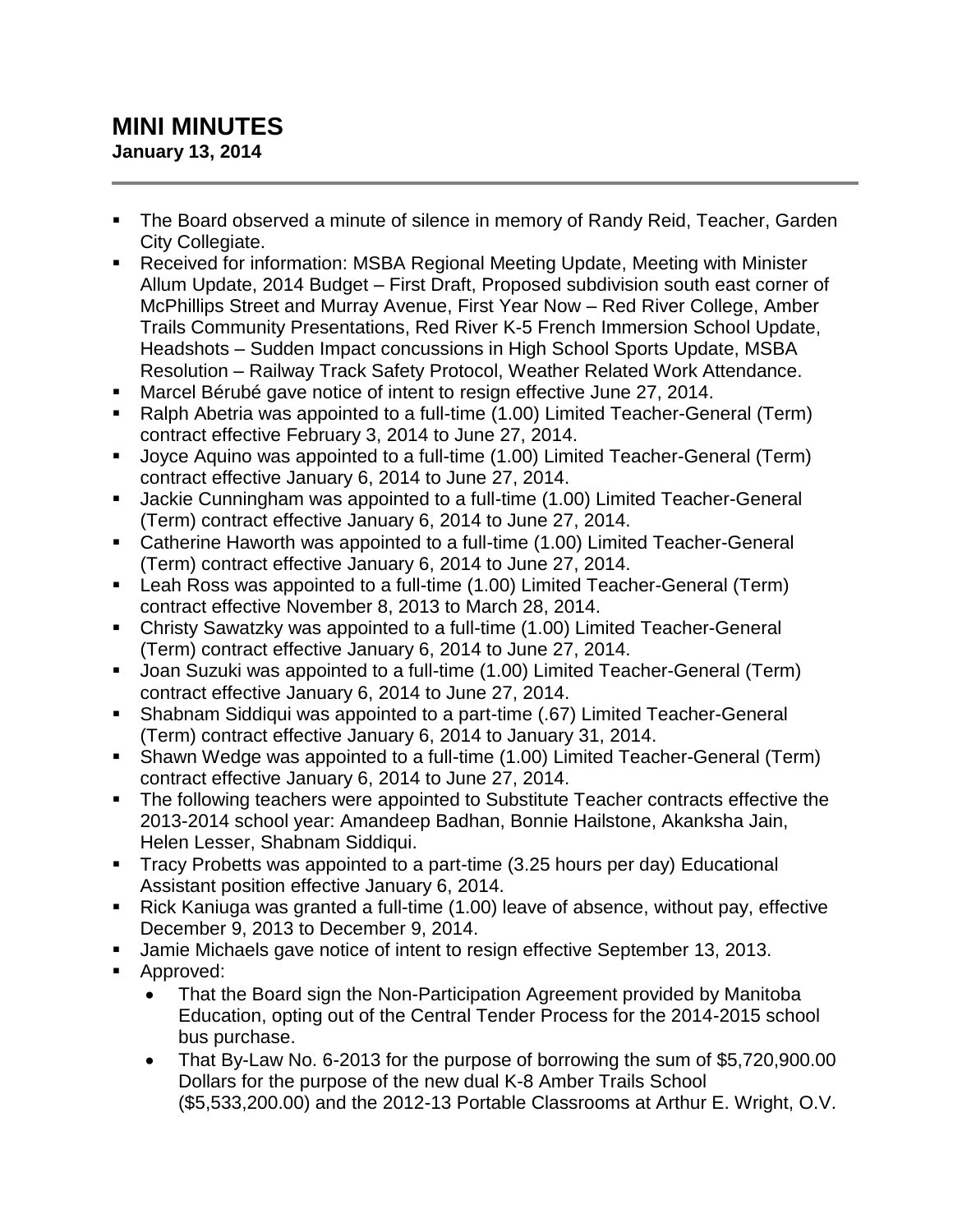Jewitt and James Nisbet Community Schools (\$187,700.00) be given second reading.

- That By-Law No. 6-2013 for the purpose of borrowing the sum of \$5,720,900.00 Dollars for the purpose of the new dual K-8 Amber Trails School (\$5,533,200.00) and the 2012-13 Portable Classrooms at Arthur E. Wright, O.V. Jewitt and James Nisbet Community Schools (\$187,700.00) be given third and final reading, be signed and sealed.
- Received for payment:
	- Certificate of Payment No. 5 for the Maples Commons Addition project in the amount of \$348,671.86 be paid to Bockstael Construction Limited.
	- Statutory Holdback on Certificate of Payment No. 5 for the Maples Commons Addition project in the amount of \$26,924.47 be paid to the SOSD/Bockstael-449-Maples Commons account.
	- Certificate of Payment No. 8 for the Amber Trails School project in the amount of \$635,208.46 be paid to Bockstael Construction Limited.
	- Statutory Holdback on Certificate of Payment No. 8 for the Amber Trails School project in the amount of \$49,050.85 be paid to the SOSD/Bockstael Construction account.
	- Invoice No. 2013-02-15-04 for the Divisional Fiber Network project in the amount of \$5,376.00 be paid to Fiber.CA.
	- That the balance of Invoice No. 2013-08-28-01 for the Divisional Fiber Network project in the amount of \$101,272.50 be paid to Fiber.CA.
	- That the Statutory Holdback in relation to the 2013 Portable Classrooms at Belmont and West St. Paul Schools project in the amount of \$47,247.26 plus GST and accumulated interest be paid to Gardon Construction Ltd., subject to the approval of the Board's solicitor.
	- That Certificate of Payment No. 3 for the Victory Site Day Care project in the amount of \$233,378.74 be paid to Gateway Construction and Engineering Ltd.
	- That the Statutory Holdback on Certificate of Payment No. 3 for the Victory Site Day Care project in the amount of \$18,021.53 be paid to the SOSD/Gateway-441-Victory Day Care account.
	- That Certificate of Payment No. 7 for the Maples Collegiate Geothermal project in the amount of \$20,720.00 be paid to Loewen Mechanical Ltd.
	- That the Statutory Holdback on Certificate of Payment No. 7 for the Maples Collegiate Geothermal project in the amount of \$1,500.00 be paid to the SOSD/Loewen Mech-448 Maples Geothermal account.
	- That Certificate of Payment No. 8 for the Maples Collegiate Roof Phase 2 project in the amount of \$73,329.38 be paid to Master Roofing Ltd.
	- That the Statutory Holdback on Certificate of Payment No. 8 for the Maples Collegiate Roof Phase 2 project in the amount of \$5,662.50 be paid to the SOSD/Master Roof-447 Maples Roof Phase 2 account.
	- That Certificate of Payment No. 9 for the Maples Collegiate Roof Phase 2 project in the amount of \$113,126.63 be paid to Master Roofing Ltd.
	- That the Statutory Holdback on Certificate of Payment No. 9 for the Maples Collegiate Roof Phase 2 project in the amount of \$8,735.65 be paid to the SOSD/Master Roof-447 Maples Roof Phase 2 account.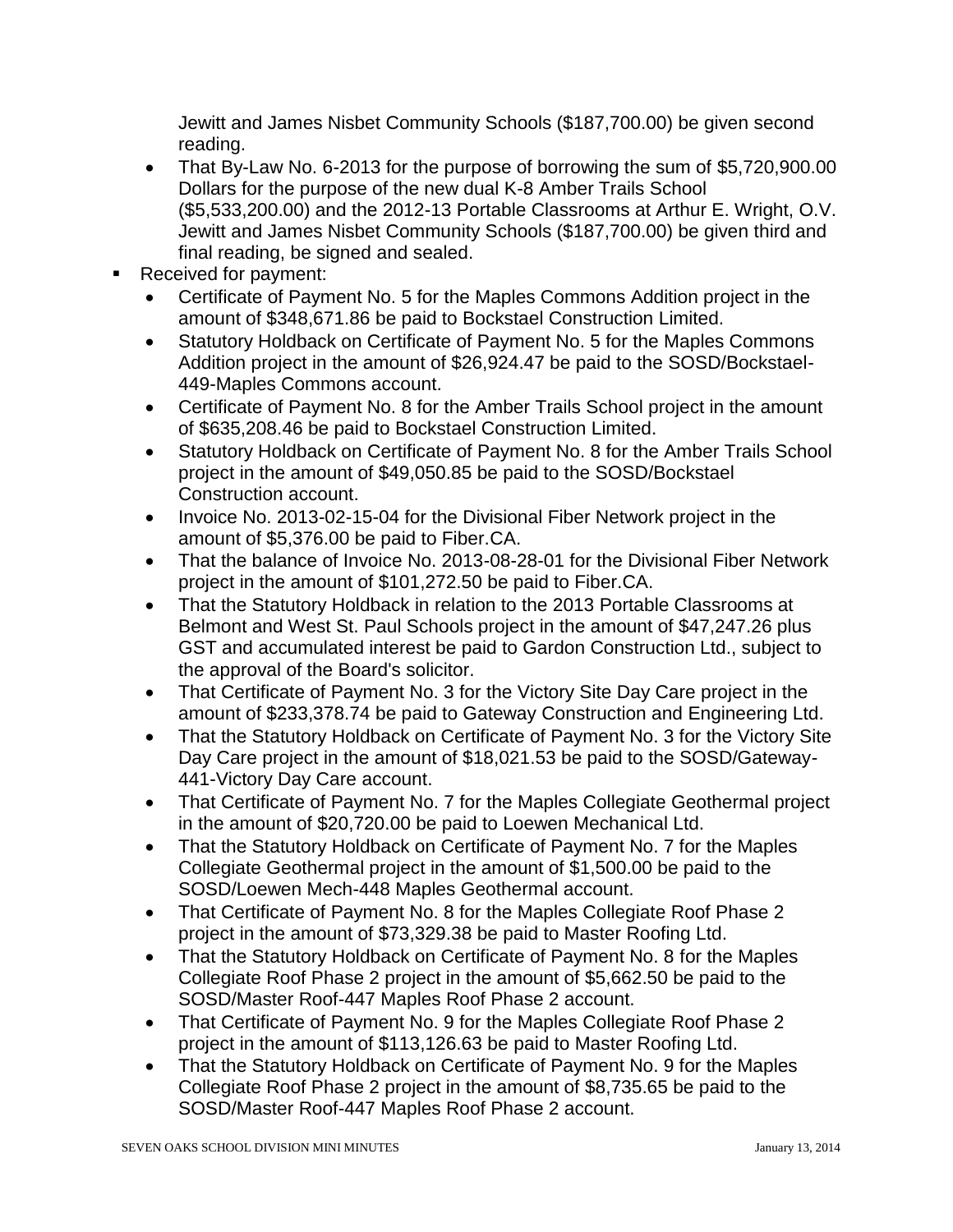- That Invoice No. 5577 for the Victory Site Day Care project in the amount of \$3,341.99 be paid to MCM Architects Inc.
- Invoice No. 12497 for the Maples Collegiate Commons Addition project in the amount of \$9,090.19 be paid to Number Ten Architectural Group.
- That Invoice No. 12752 for the Maples Collegiate Commons Addition project in the amount of \$9,069.47 be paid to Number Ten Architectural Group.
- That Invoice No. 12761 for the Elwick Elevator and Grooming Room project in the amount of \$3,089.30 be paid to Number Ten Architectural Group.
- That Invoice No. 12762 for the Edmund Partridge Elevator and Grooming Room project in the amount of \$5,108.19 be paid to Number Ten Architectural Group.
- That Invoice No. 4212 for the Amber Trails School project in the amount of \$14,207.01 be paid to Prairie Architects Inc.
- That Invoice No. 343 for the Amber Trails School project in the amount of \$945.00 be paid to QCA Building Envelope Ltd.
- **Conference Report received:** 
	- Adair Warren, Principal, Met School: Big Picture Conference, Depth of Field: Leadership in Focus, December 11 to 13, 2013, Philadelphia, Pennsylvania.
- Correspondence received:
	- Lenay Gutoski, Project Administrator, Bockstael Construction: Amber Trails Meeting Minutes Binder for December 18, 2103.
	- Kristine Cockell, HUB International STRATA Benefits Consulting: Educational Assistants' Short Term and Long Term Disability Renewal 2014.
	- Honourable James Allum, Minister of Education and Advanced Learning: Amber Trails School Functional Program re-assessed and increased to accommodate projected enrollment and implementation of smaller class size initiative.
	- Manitoba Education and Advanced Learning: Smaller Classes Capital Planning New/Additional Early Years Programming.
	- David Johnson, Chair of the Board, Pembina Trails School Division: Snow Clearing priority for Schools in Pembina Trails School Division.
	- B.W. Sacher, Director of Public Works, City of Winnipeg: Reduced Speed Limits in School Zones.
	- Darryl Gervais, Director, Manitoba Education and Advanced Learning: Release of *Music Month: Celebrating Music in Manitoba Schools - April 2014.*
	- Wendy Bloomfield, Board Chairperson, Rivière Seine River: Concerns regarding potential changes in snow clearing by the City of Winnipeg.
	- Treaty Education Initiative.
	- Reading Council of Greater Winnipeg: "I Love to Read" month theme for 2014 incorporating science and mathematics into literacy.
	- Community Legal Education Association: Law Conference: Youth Criminal Justice Act and other issues related to youth and the law.
	- Floyd Martens, President, Manitoba School Boards Association: Manitoba School Boards Association's concerns regarding proposed Federal Bill on First Nations education.